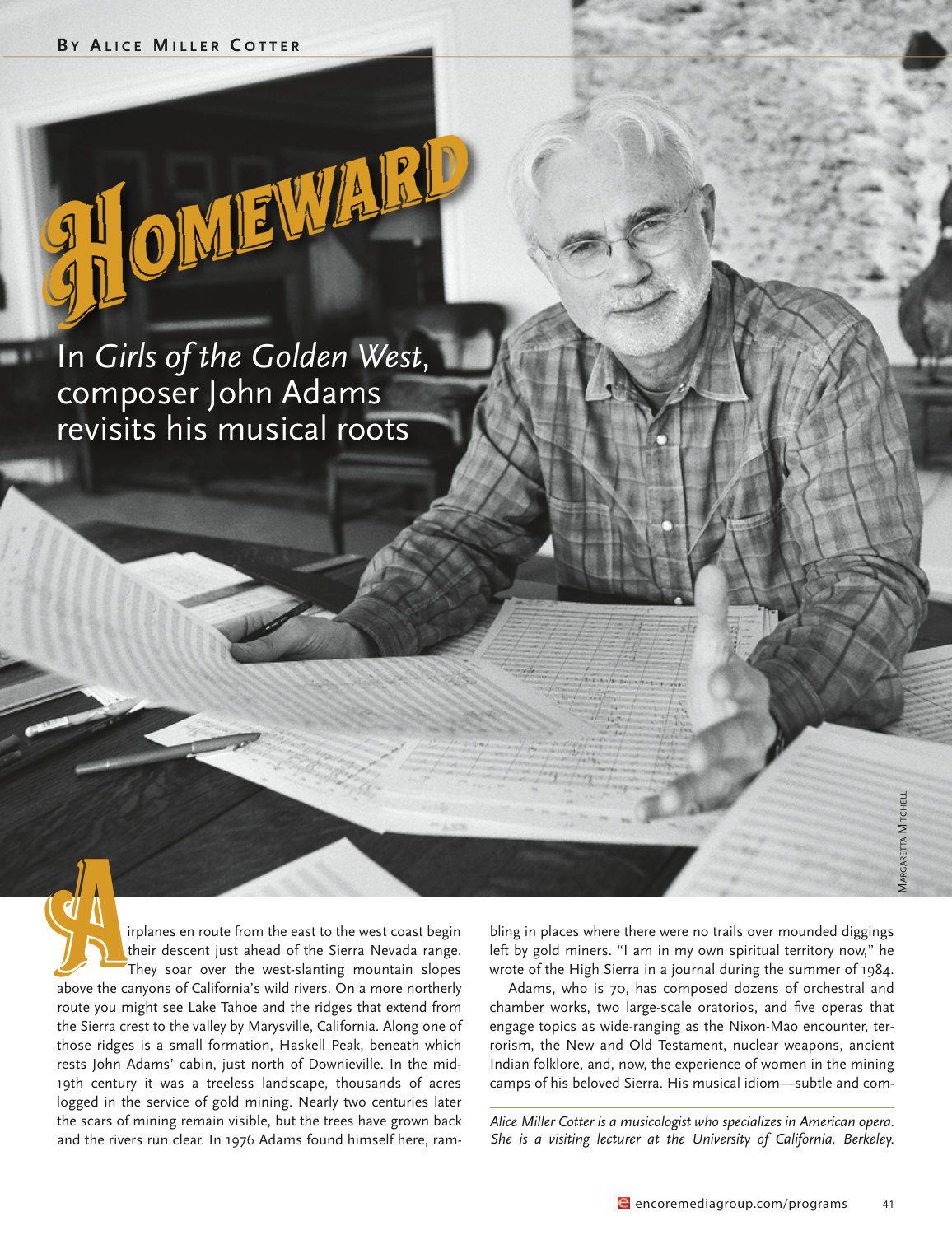



*Creative collaborators John Adams and Peter Sellars over the years: from the 1988 Edinburgh Festival rehearsals for* Nixon in china; *a 1987 press conference with* Nixon in china *librettist Alice Goodman at Houston Grand Opera; together again for the 2005 world premiere of* Doctor atomic *at San Francisco Opera.*

plex-is as expansive as the glacial erratics and valley floors of the Pacific Rim. It's also an ideal vehicle for staging histories that continue to inform the present.

In each of their collaborations, Adams and director Peter Sellars chose operatic subjects that seek to make sense of our current world. The interlacing of real blood and larger mythological significance frames the contexts of *Nixon in China* (1987), *The Death of Klinghoffer* (1991), and *Doctor Atomic* (2005). For each opera the creators extracted material from news headlines and documentary sources, as well as from ancient and allegorical texts. Adams' scores themselves embrace this tension between immediacy and antiquity. his music can at once suggest striking headline imagery (the exaggerated repetitions of Nixon's "News" aria) and evoke opera's conventional past (the aria as a space for atemporal introspection). interlocking rhythms and pulsating strings make us conscious of the here and now. But then adams, too, calls upon archaic musical gestures—ritualistic choruses in *Klinghoffer,* the lament motif in *Doctor Atomic*—to give scope and meaning to the action and characters onstage. His opera texts and music play with the paradox of memory, namely the way the past is updated as new realities unfold.

Many tributaries have informed Adams' compositional approach: a lifetime of listening to jazz, musical theater, and pop music; the models of Wagner, Schoenberg, and cage; and the landscapes that occupy his memory. he told me, "you know, i can't really think about my music in terms of time's arrow or some sort of evolution that makes perfect sense. i don't even think that Stravinsky's evolution made perfect sense. it went in all these crazy directions. he discovered something and got influenced by Bach and then by Webern and then by gesualdo." in early works like *Shaker* Loops (1978) Adams began mapping onto his minimalist scaffolds musical fragments drawn from the scores he was teaching or conducting at the time—Mahler, Sibelius, late Beethoven. he became a highly intuitive composer, bound less by labels devised by critics than inside and outside those categories all at once. it was opera, however, that gave his musical style a larger frame.

While composing *Harmonielehre* (1984–85), an orchestral commission by the San Francisco Symphony, Adams developed a harmonic technique that would propel the writing of *Nixon in China*. He realized the potential of the technique in the expressive dimensions of alice goodman's libretto. the score for *Nixon* explores the elaboration of consonant surfaces into dissonant reveries alongside events in the text. "You tell everything about the emotional and psychological personality of your characters and about the direction of the action through your use of harmony," he said.

Given opera as a compositional platform, Adams shifted his working methods accordingly. "I discovered that I was driven by the literary impulse. I can't work unless I have a great text," he said. For Klinghoffer, Adams let Goodman's imagery of the Achille Lauro event guide the music. He composed specifically to the rhythms of her poetry, always sketching his harmonies first and then setting one word, one phrase at a time. For Adams, this was "the intuitive process at work," reflective of a certain type of presence—contemplative, always intimate—with the material. A decade later while writing *Doctor Atomic*, he, too, closely followed Sellars' libretto, a compilation of documentary sources. the result was a woven tapestry of taped industrial war sounds, swirling musical particles, and darkly hued harmonies that lend the words of J. Robert Oppenheimer and Edward Teller a sense of ambiguity-turned-certainty about impending atrocity. In *El Niño* (2000), *A Flowering Tree* (2006), and *The Gospel According to the Other Mary* (2012), Adams likewise spent his creative energies feeling out the shapes and structures of the texts. he recalled, "tammy Mumford, who sang in *Other Mary*, sings a passage at the very end describing Mary going into the sepulcher and not finding Jesus. She told me that ending a phrase on 'sepulcher' was the perfect syllable for her to sing that low D-flat. I thought, you know, these things matter so much."

Over the last decade Adams' musical textures have become denser, more complex. in a series of works—*City Noir* (2009), *Absolute Jest* (2012), *Other Mary* (2012), *Saxophone Concerto* (2013), *Scheherazade.2* (2014)—he sustains tension in a manner that departs from earlier styles, saturating his scores with otherworldly orchestral colors and